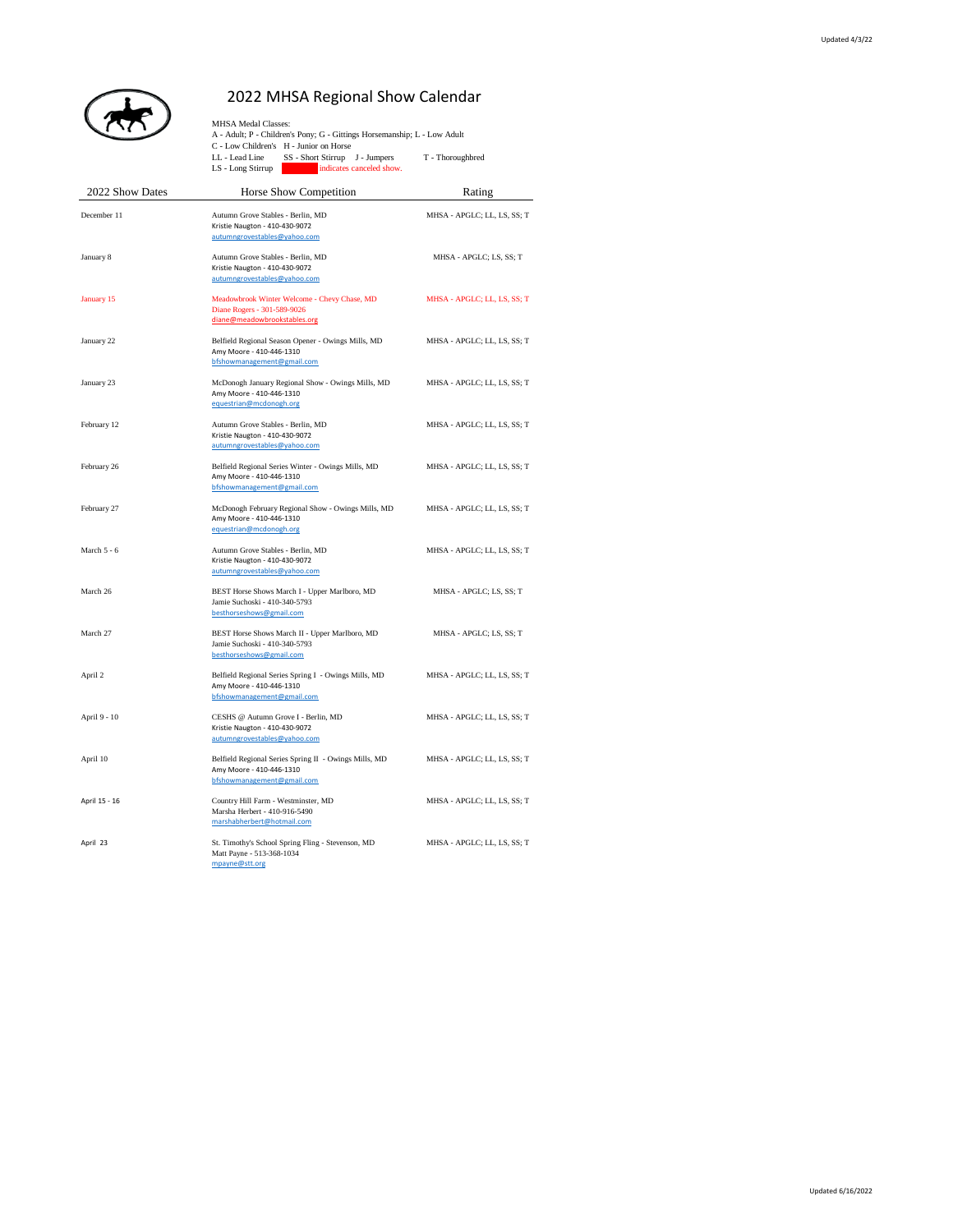| April 23     | BEST Horse Shows April I - Upper Marlboro, MD<br>Jamie Suchoski - 410-340-5793<br>besthorseshows@gmail.com       | MHSA - APGLC; LS, SS; T     |
|--------------|------------------------------------------------------------------------------------------------------------------|-----------------------------|
| April 24     | BEST Horse Shows April II - Upper Marlboro, MD<br>Jamie Suchoski - 410-340-5793<br>besthorseshows@gmail.com      | MHSA - APGLC; LS, SS; T     |
| April 30     | Belfield Regional Series Spring III - Owings Mills, MD<br>Amy Moore - 410-446-1310<br>bfshowmanagement@gmail.com | MHSA - APGLC; LL, LS, SS; T |
| May 1        | McDonogh Spring Regional Show - Owings Mills, MD<br>Amy Moore - 410-446-1310<br>equestrian@mcdonogh.org          | MHSA - APGLC; LL, LS, SS; T |
| May 7        | BEST Horse Shows May I - Upper Marlboro, MD<br>Jamie Suchoski - 410-340-5793<br>besthorseshows@gmail.com         | MHSA - APGLC; LS, SS; T     |
| May 8        | BEST Horse Shows May II - Upper Marlboro, MD<br>Jamie Suchoski - 410-340-5793<br>besthorseshows@gmail.com        | MHSA - APGLC; LS, SS; T     |
| May 14       | BEST Horse Shows May III - Upper Marlboro, MD<br>Jamie Suchoski - 410-340-5793<br>besthorseshows@gmail.com       | MHSA - APGLC; LS, SS; T     |
| May 15       | BEST Horse Shows May IV - Upper Marlboro, MD<br>Jamie Suchoski - 410-340-5793<br>besthorseshows@gmail.com        | MHSA - APGLC; LS, SS; T     |
| May 14 - 15  | St. Timothy's School Summer Kick Off - Stevenson, MD<br>Matt Payne - 513-368-1034<br>mpayne@stt.org              | MHSA - APGLC; LL, LS, SS; T |
| May 21       | Caves Farm Regional Show - Owings Mill, MD<br>Katie Cooper - 410-916-5532<br>katiecooper.caves@gmail.com         | MHSA - APGLC; LL, LS, SS; T |
| May 28       | Salisbury Horse Show - Salisbury, MD<br>Ginny Morris - 443-783-5883<br>hiddenmeadowfarm@hotmail.com              | MHSA - APGLC; LL, LS, SS; T |
| May 29       | WEC Spring Show - Salisbury, MD<br>Ginny Morris - 443-783-5883<br>hiddenmeadowfarm@hotmail.com                   | MHSA - APGLC; LL, LS, SS; T |
| June 4       | Meadowbrook Jump Into Summer 1 - Chevy Chase, MD<br>Diane Rogers - 301-589-9026<br>diane@meadowbrookstables.org  | MHSA - APGLC; LL, LS, SS; T |
| June 4 - 5   | CESHS @ Autumn Grove II - Berlin, MD<br>Kristie Naugton - 410-430-9072<br>autumngrovestables@yahoo.com           | MHSA - APGLC; LL, LS, SS; T |
| June 5       | Meadowbrook Jump Into Summer 2 - Chevy Chase, MD<br>Diane Rogers - 301-589-9026<br>diane@meadowbrookstables.org  | MHSA - APGLC; Jumpers       |
| June 5       | Belfield Regional Series Summer - Owings Mills, MD<br>Amy Moore - 410-446-1310<br>bfshowmanagement@gmail.com     | MHSA - APGLC; LS, SS; T     |
| June 18 - 19 | Country Hill Farm - Westminster, MD<br>Marsha Herbert - 410-916-5490<br>marshabherbert@hotmail.com               | MHSA - APGLC; LL, LS, SS; T |
| June 18      | BEST Horse Shows June I - Upper Marlboro, MD<br>Jamie Suchoski - 410-340-5793<br>besthorseshows@gmail.com        | MHSA - APGLC; LS, SS; T     |
| June 19      | BEST Horse Shows June II - Upper Marlboro, MD<br>Jamie Suchoski - 410-340-5793<br>besthorseshows@gmail.com       | MHSA - APGLC; LS, SS; T     |